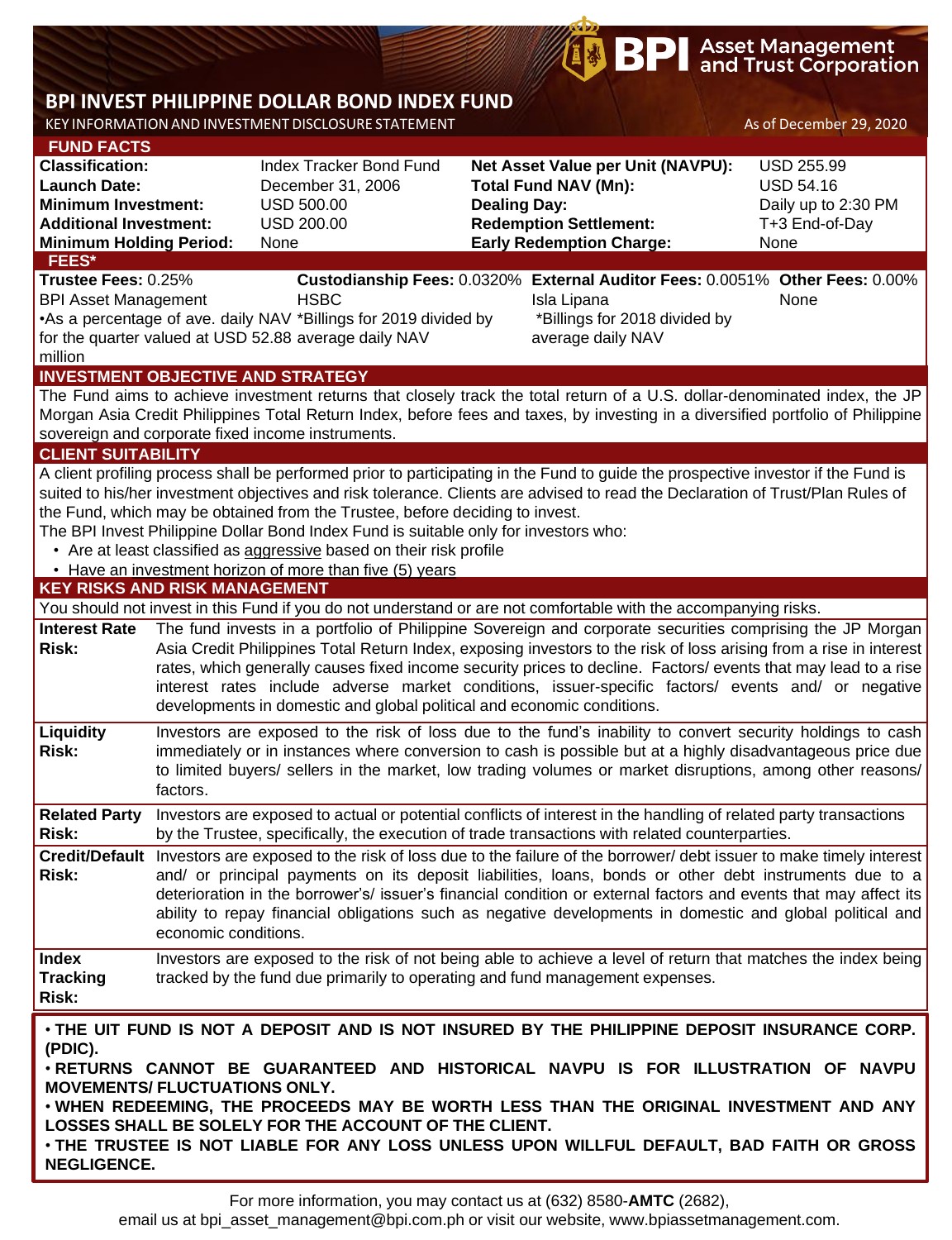#### **FUND PERFORMANCE AND STATISTICS AS OF DECEMBER 29, 2020**

(Purely for reference purposes and is not a guarantee of future results)



**Fund 0.31 1.87 4.40 6.87 20.17 155.99 Benchmark** 0.47 2.10 4.65 7.30 21.52 170.93

\*Benchmark is the JP Morgan Asia Credit Philippines Total Return

**Fund 6.87 10.02 6.32 6.20 5.54 6.94 Benchmark** 7.30 10.57 6.71 6.62 6.00 7.38

**Fund 6.87 13.27 -0.73 5.85 2.96 3.41 Benchmark** 7.30 13.95 -0.61 6.36 3.53 3.97

**1 mo 3 mo 6 mo 1YR 3YRS S.I.<sup>2</sup>**

**1YR 2YRS 3YRS 4YRS 5YRS S.I.**

**YTD 2019 2018 2017 2016 2015**

| <b>NAVPU over the past 12 months</b>   |        |
|----------------------------------------|--------|
| Highest                                | 256.30 |
| Lowest                                 | 230.22 |
| <b>STATISTICS</b>                      |        |
| <b>Weighted Ave Duration (Yrs)</b>     | 7.343  |
| Volatility, Past 1 Year (%) 3          | 9.04   |
| Port. Weighted Yield to Maturity (%)   | 2.451  |
| <b>Current Number of Holdings</b>      | 67     |
| Tracking Error (3-Yr) <sup>4</sup> (%) | () 48  |

<sup>1</sup>Returns are net of fees.

<sup>2</sup>Since Inception

<sup>3</sup>Measures the degree to which the Fund fluctuates vis-à-vis its average return over a period of time.

<sup>4</sup>Measure of deviation between the Fund's return and benchmark returns. A lower number means the Fund's return is closely aligned with the benchmark. 5 Includes accrued income, investment securities purchased, accrued expenses, etc.

\*Declaration of Trust is available upon request through branch of account.

| <b>PORTFOLIO COMPOSITION</b>                        |                | <b>TOP TEN HOLDINGS</b> |                 |
|-----------------------------------------------------|----------------|-------------------------|-----------------|
| <b>Allocation</b>                                   | % of Fund      | <b>Name</b>             | <b>Maturity</b> |
| Government                                          | 56.50          | <b>RoP Bonds</b>        | 2/2/2030        |
| Corporates                                          | 40.84<br>0.19  | <b>RoP Bonds</b>        | 1/14/2031       |
| Cash<br>Time deposits and money market              | 1.36           | <b>RoP Bonds</b>        | 10/23/2034      |
| Other receivables – net of liabilities <sup>5</sup> | 1.11           | <b>RoP Bonds</b>        | 1/20/2040       |
| <b>Maturity Profile</b>                             |                | <b>RoP Bonds</b>        | 2/1/2028        |
| Cash and Less than 1 Year                           | 3.50           | <b>RoP Bonds</b>        | 2/2/2042        |
| Between 1 and 3 Years                               | 12.32          | <b>RoP Bonds</b>        | 3/1/2041        |
| Between 3 and 5 Years                               | 24.50          | <b>RoP Bonds</b>        | 3/16/2025       |
| Between 5 and 7 Years                               | 7.73           | <b>RoP Bonds</b>        | 1/21/2024       |
| Between 7 and 10 Years                              | 19.68<br>32.28 | <b>RoP Bonds</b>        | 1/13/2037       |
| More than 10 Years                                  |                |                         |                 |

#### **RELATED PARTY TRANSACTIONS\***

**CUMULATIVE PERFORMANCE (%) <sup>1</sup>**

Index

**ANNUALIZED PERFORMANCE (%) <sup>1</sup>**

**CALENDAR YEAR PERFORMANCE (%) <sup>1</sup>**

The Fund has investments and trade transactions with BPI Asset Management and Trust Corporation (BPI AMTC):

Ayala Corporation – USD 0.97 million, AC Energy – USD 0.94 million, Bank of the Philippine Islands – USD 0.74 million, Globe Telecom – USD 0.59 million, Manila Water Company, Inc. – USD 0.40 million

Investments in the said outlets were approved by the BPI AMTC's Board of Directors. Likewise, all related party transactions are conducted on an arm's length and best execution basis and within established limits.

Related party in accordance with BPI AMTC's internal policy.